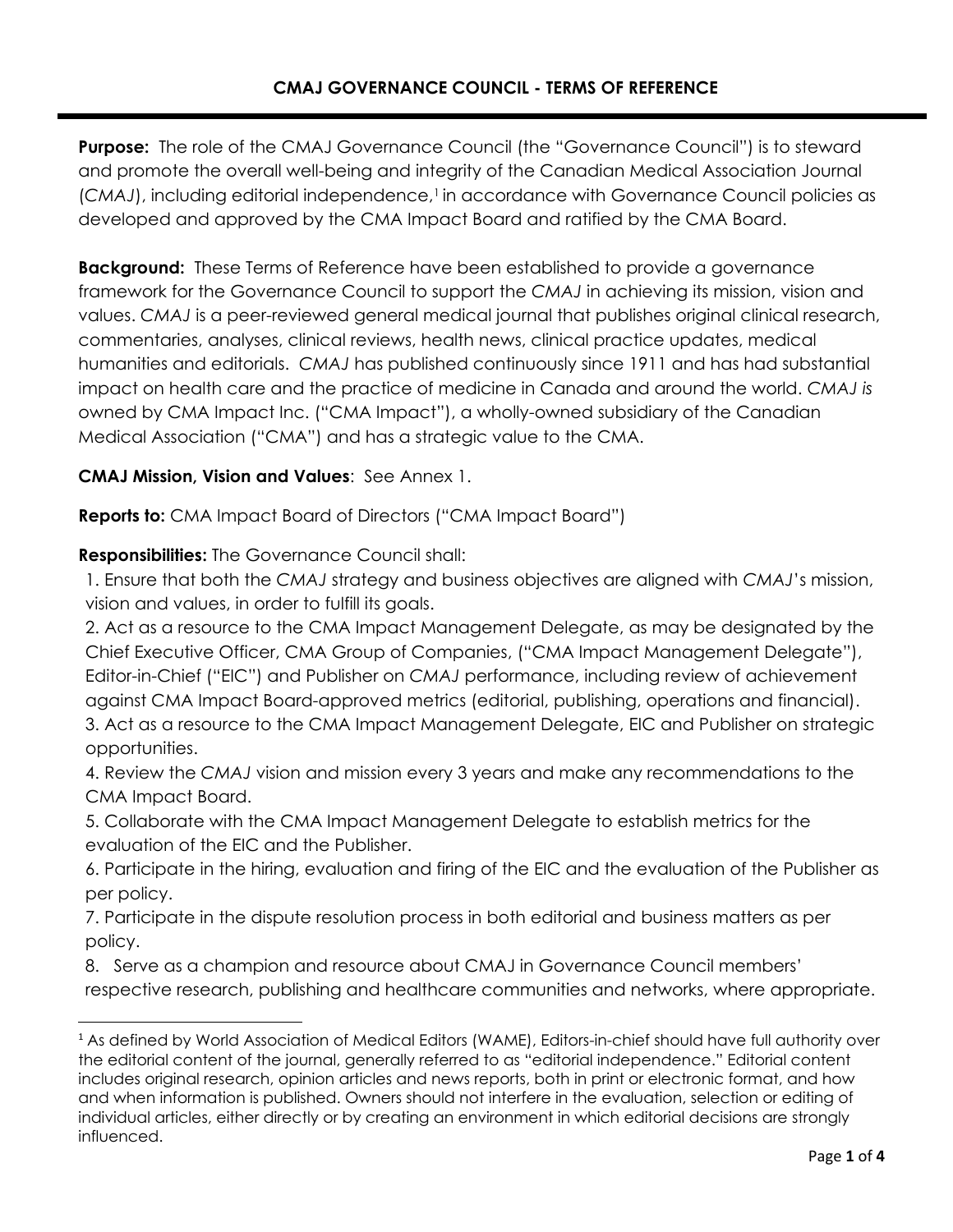9. Adhere to the Code of Conduct, Confidentiality and Conflict of Interest policies of CMA Impact.

**Reporting:** The Governance Council will report to the CMA Impact Board to keep it appraised of any issues it is deliberating. At a minimum, the Governance Council will provide the following: 1. Copies of the Governance Council's meeting minutes will be provided to the CMA Impact Board on Governance Council work.

2. An annual written report will be provided to the CMA Impact Board.

**Membership**: The Governance Council shall comprise the following members (each a Member and collectively as Members):

- 1. CMA Board approved designate 8. Editor-in-Chief, *CMAJ*
- 2. CMA Impact Board Chair or approved designate for the CMA Impact Board
- 3. Editorial Advisory Board member 10. CMA Impact Management
- 4. Peer editor at large
- 5. CMA physician at large practicing clinician
- 6. CMA physician at large academic / researcher / medical school dean
- 7. Scholarly publishing industry expert with financial expertise

# **Voting:** *Ex-Officio* **Non-Voting:**

- 
- 9. Publisher, *CMAJ*
- Designate of CMA CEO

The members representing the CMA Impact Board and CMA Board are to be selected by the CMA Impact Board and CMA Board respectively. The member representing the Editorial Advisory Board is to be selected by the Editorial Advisory Board and approved by the CMA Impact Board as per policy. All other members will be selected in accordance with the Policies. Members appointed to the Governance Council will serve 3-year staggered terms, renewable once. All *ex officio* members will serve on the Governance Council for the term of their Board position, subject to holding the *ex officio* enabling role.

**Chair:** The CMA Impact Board shall elect a Chair from the Governance Council from among the voting members. The Chair should not be a member of the CMA Board, CMA Impact Board or Editorial Advisory Board.

**Meetings:** The Governance Council shall meet at least two times annually with at least one inperson meeting a year.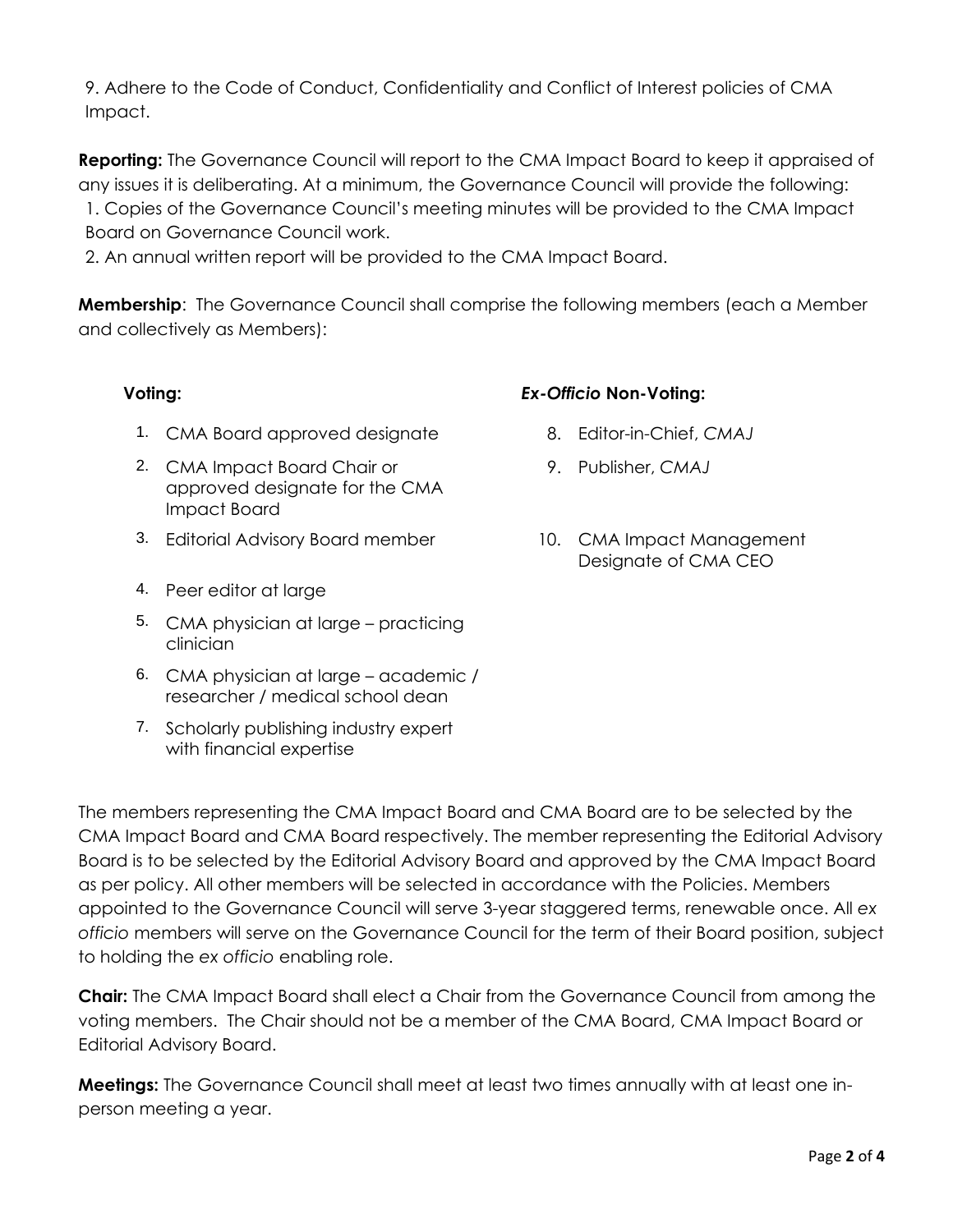**Compensation and Expenses:** Voting Members of the Governance Council shall be entitled to a meeting honorarium and compensation for expenses as per relevant CMA Impact compensation policies.

**Amendments & Policies:** Policies established for the Governance Council, and any amendments to the Terms of Reference or any Governance Council Policy, shall be approved by the CMA Impact Board.

Last Updated: April 7, 2022